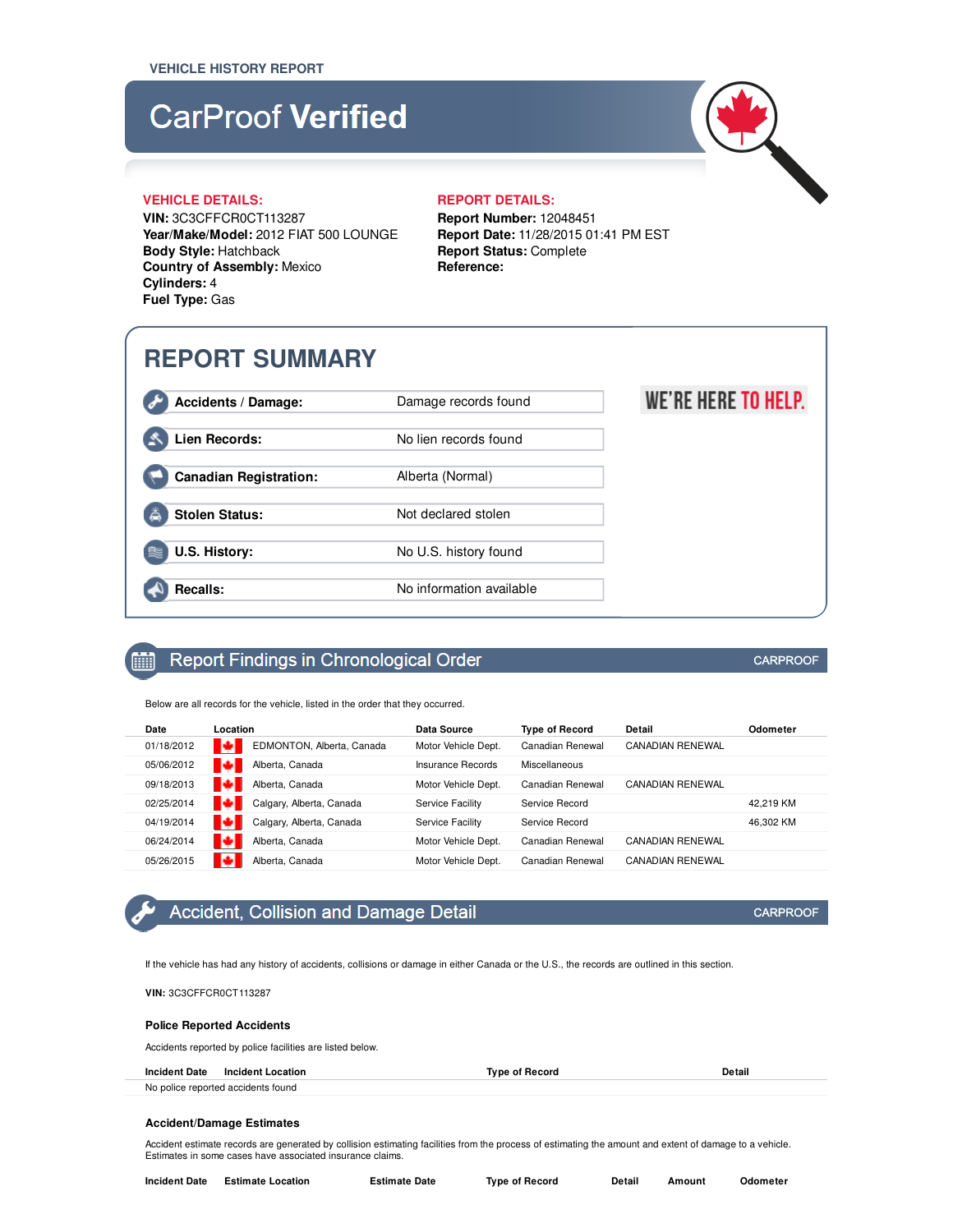| <b>Incident Date</b>        | <b>Incident Location</b>                         | <b>Type of Record</b>                                                                                                                                                                                                                                               | Detail | Amount   | Odometer        |
|-----------------------------|--------------------------------------------------|---------------------------------------------------------------------------------------------------------------------------------------------------------------------------------------------------------------------------------------------------------------------|--------|----------|-----------------|
| 05/06/2012                  | Alberta, Canada                                  | Miscellaneous                                                                                                                                                                                                                                                       |        | \$322.00 |                 |
| <b>Other Damage Records</b> |                                                  |                                                                                                                                                                                                                                                                     |        |          |                 |
|                             | Any other damage records found are listed below. |                                                                                                                                                                                                                                                                     |        |          |                 |
| <b>Incident Date</b>        | <b>Incident Location</b>                         | <b>Type of Record</b>                                                                                                                                                                                                                                               |        | Detail   | Odometer        |
|                             | No other damage records found                    |                                                                                                                                                                                                                                                                     |        |          |                 |
|                             |                                                  |                                                                                                                                                                                                                                                                     |        |          |                 |
|                             | <b>Lien Status</b>                               |                                                                                                                                                                                                                                                                     |        |          | <b>CARPROOF</b> |
|                             |                                                  |                                                                                                                                                                                                                                                                     |        |          |                 |
|                             |                                                  | This section outlines a summary of any enforceable security interests (liens) on the vehicle in Canada. If a lien is found, further details will appear below<br>the chart, as well as contact information for the regional office to contact for more information. |        |          |                 |
| Province                    | Lien                                             |                                                                                                                                                                                                                                                                     |        |          |                 |
| Alberta                     | No enforceable lien found                        |                                                                                                                                                                                                                                                                     |        |          |                 |

**Incident Date Estimate Location Estimate Date Type of Record Detail Amount Odometer**

| <b>Province</b>          | Lien                      |
|--------------------------|---------------------------|
| Alberta                  | No enforceable lien found |
| <b>British Columbia</b>  | No enforceable lien found |
| Manitoba                 | No enforceable lien found |
| New Brunswick            | No enforceable lien found |
| Newfoundland             | No enforceable lien found |
| Nova Scotia              | No enforceable lien found |
| Northwest Territories    | No enforceable lien found |
| Nunavut                  | No enforceable lien found |
| Ontario                  | No enforceable lien found |
| Prince Edward Island     | No enforceable lien found |
| Quebec                   | No enforceable lien found |
| Saskatchewan             | No enforceable lien found |
| <b>Yukon Territories</b> | No enforceable lien found |
|                          |                           |



No estimates found

**Insurance Claims**

### **CarProof Canadian Lien Guarantee**

Our search results accurately reflect the government records of each database in Canada at the time the search request is made. If for some reason our search report fails to accurately reflect the Canadian enforceable lien status of a vehicle at the time of the search, CarProof will reimburse the party that purchased the report and relied on it to their detriment to a maximum amount of (1) the value of the car (2) the value of the lien (3) Five Thousand Dollars Canadian (\$5,000.00), whichever is lower.

### **Canadian Registration**

This section details where in Canada the vehicle is now or has ever been registered, as well as the status (Inspection Required, Normal, Non-repairable, Rebuilt, Salvage, Stolen) of the vehicle in those jurisdictions.

| <b>Jurisdiction</b>      | <b>Branding</b> | Detail                                                           |
|--------------------------|-----------------|------------------------------------------------------------------|
| Alberta                  | <b>NORMAL</b>   | This vehicle has been registered as Normal in this jurisdiction. |
| <b>British Columbia</b>  | Not found       |                                                                  |
| Manitoba                 | Not found       |                                                                  |
| New Brunswick            | Not found       |                                                                  |
| Newfoundland             | Not found       |                                                                  |
| Nova Scotia              | Not found       |                                                                  |
| Northwest Territories    | Not found       |                                                                  |
| Nunavut                  | Not found       |                                                                  |
| Ontario                  | Not found       |                                                                  |
| Prince Edward Island     | Not found       |                                                                  |
| Quebec                   | Not found       |                                                                  |
| Saskatchewan             | Not found       |                                                                  |
| <b>Yukon Territories</b> | Not found       |                                                                  |
|                          |                 |                                                                  |

## **Stolen Vehicle Check**

This section outlines data from the Canadian Police Information Centre (CPIC), which is operated by the RCMP under the stewardship of National Police Services, on behalf of the Canadian law enforcement community.

**CARPROOF** 

CARPROOF